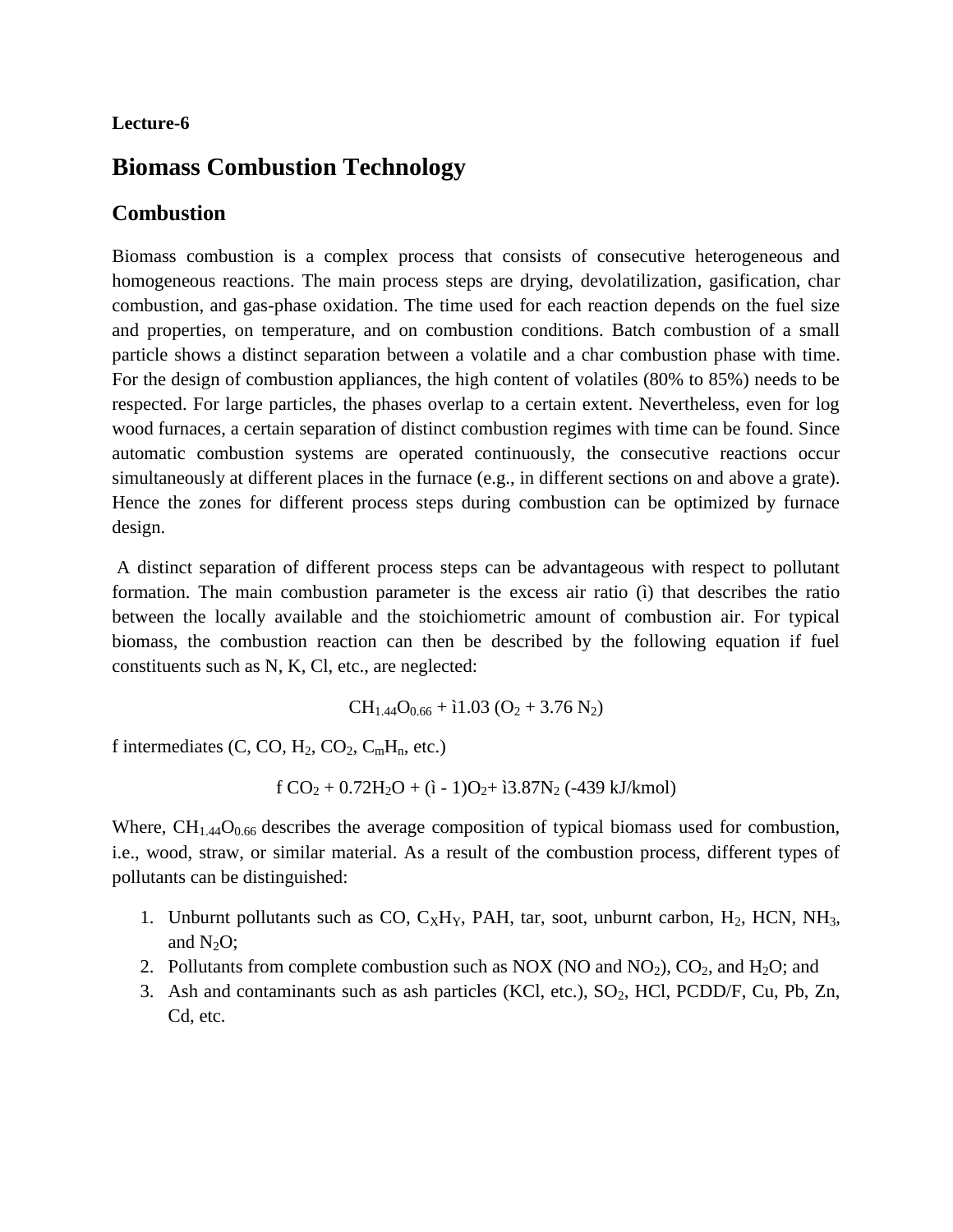

### **Staged Combustion**

If staged combustion is applied, the excess air can vary in different sections. Two-stage combustion is applied with primary air injection in the fuel bed and consecutive secondary air injection in the combustion chamber. This enables good mixing of combustion air with the combustible gases formed by devolatilization and gasification in the fuel bed. If good mixing is ascertained, an operation at low excess air is possible (i.e., excess air  $i < 1.5$ ) thus enabling high efficiency on one hand and high temperature with complete burnout on the other hand. If good mixing is achieved, the concentrations of unburnt pollutants can be reduced to levels close to zero (e.g.,  $CO < 50$  mg/m3 and  $C_xH_y < 5$  mg/m3 at 11 vol %  $O_2$ ). However, an accurate process control is needed to ensure optimum excess air in practice. For this purpose, self-adjusting control systems with use of sensors for CO and ì (CO/ì-controller) or of CO and temperature have been developed. Air staging applies air injection at two levels as well. In addition to conventional two-stage combustion, primary air needs to be understoichiometric (ì primary <1). Further, a relevant residence time (and hence a reduction zone in the furnace thus leading to an enlarged furnace volume) is needed between the fuel bed and the secondary air inlet. In fuel staging, fuel is fed into the furnace at two different levels. The primary fuel is combusted with excess air  $> 1$ . A consecutive reduction zone is achieved by feeding secondary fuel and late inlet of final combustion air for the secondary fuel. Both air staging and fuel staging have been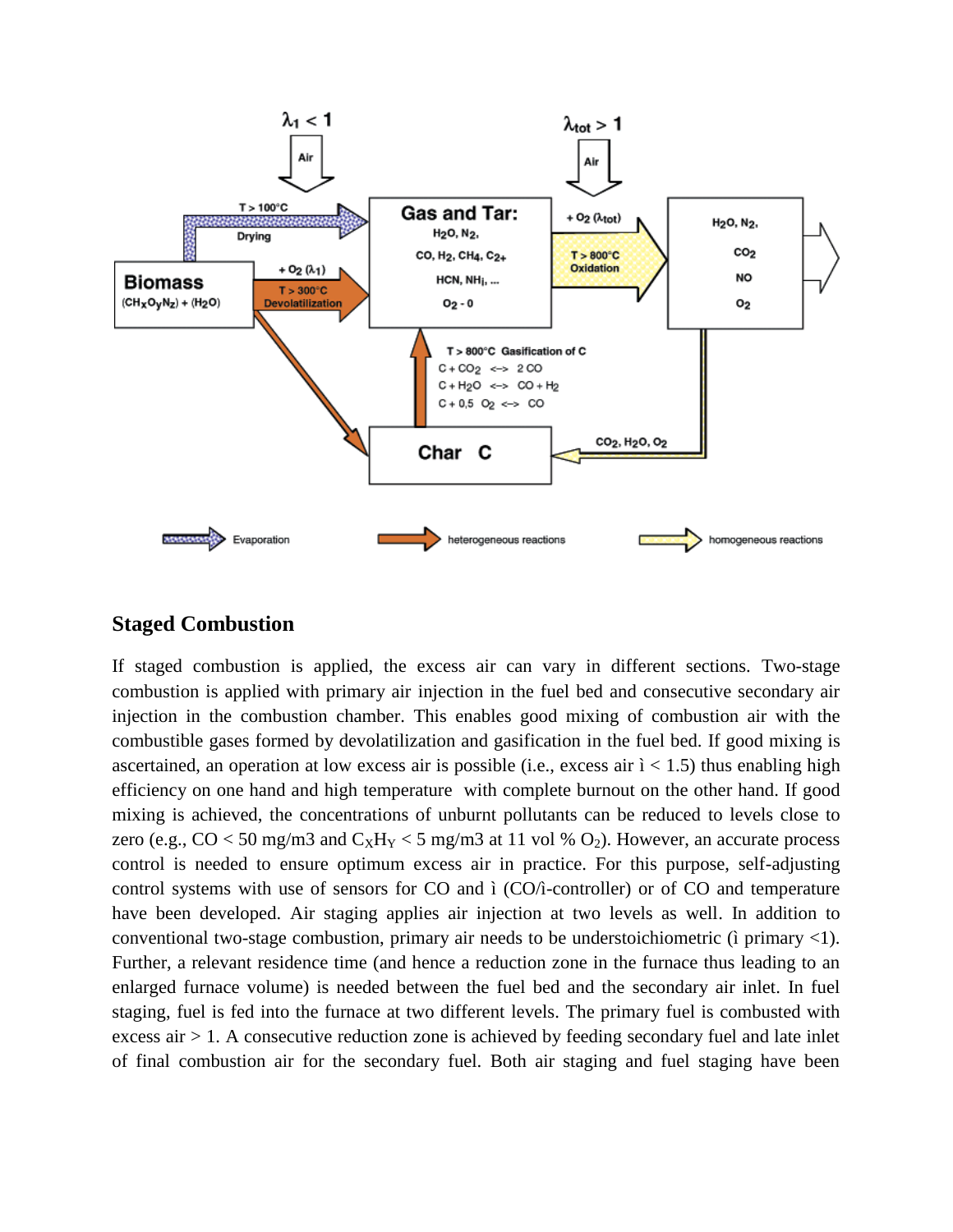developed as primary measures for in-situ reduction of fuel NOX in biomass combustion and are described below.



*Figure. Principle of conventional two-stage combustion, air staging with reduction zone, and fuel staging with reduction zone.10*

# **Unburnt Pollutants**

The main needs for complete burnout are temperature, time, and turbulence (TTT). The mixing between combustible gases and air can be identified as the factor that is mostly limiting the burnout quality, while the demands for temperature (around 850 °C) and residence time (around 0.5 s) can easily be achieved. Sufficient mixing quality can be achieved in fixed bed combustion by the above-described two-stage combustion. In fluidized bed, good mixing is achieved in the bed and the freeboard and also dust combustion enables good mixing. For future improvements in furnace design, computational fluid dynamics (CFD) can be applied as a standard tool to calculate flow distributions in furnaces, as shown by an example. Furthermore, the reaction chemistry in the gas phase can be implemented in CFD codes.14,15 However, the heterogeneous reactions during drying, transport, devolatilization, and gasification of solid biomass before entering the gas phase combustion need to be considered as well and needs further improvement to enable the application of whole furnace modeling. NOX Emissions. In combustion processes, NO and NO<sub>2</sub> (summarized as NOX) Can be formed in three different reactions. Thermal NOX and prompt NOX are formed from nitrogen in the air at high temperatures and in the case of prompt NOX in the presence of hydrocarbons. Further, fuel NOX can be formed from nitrogen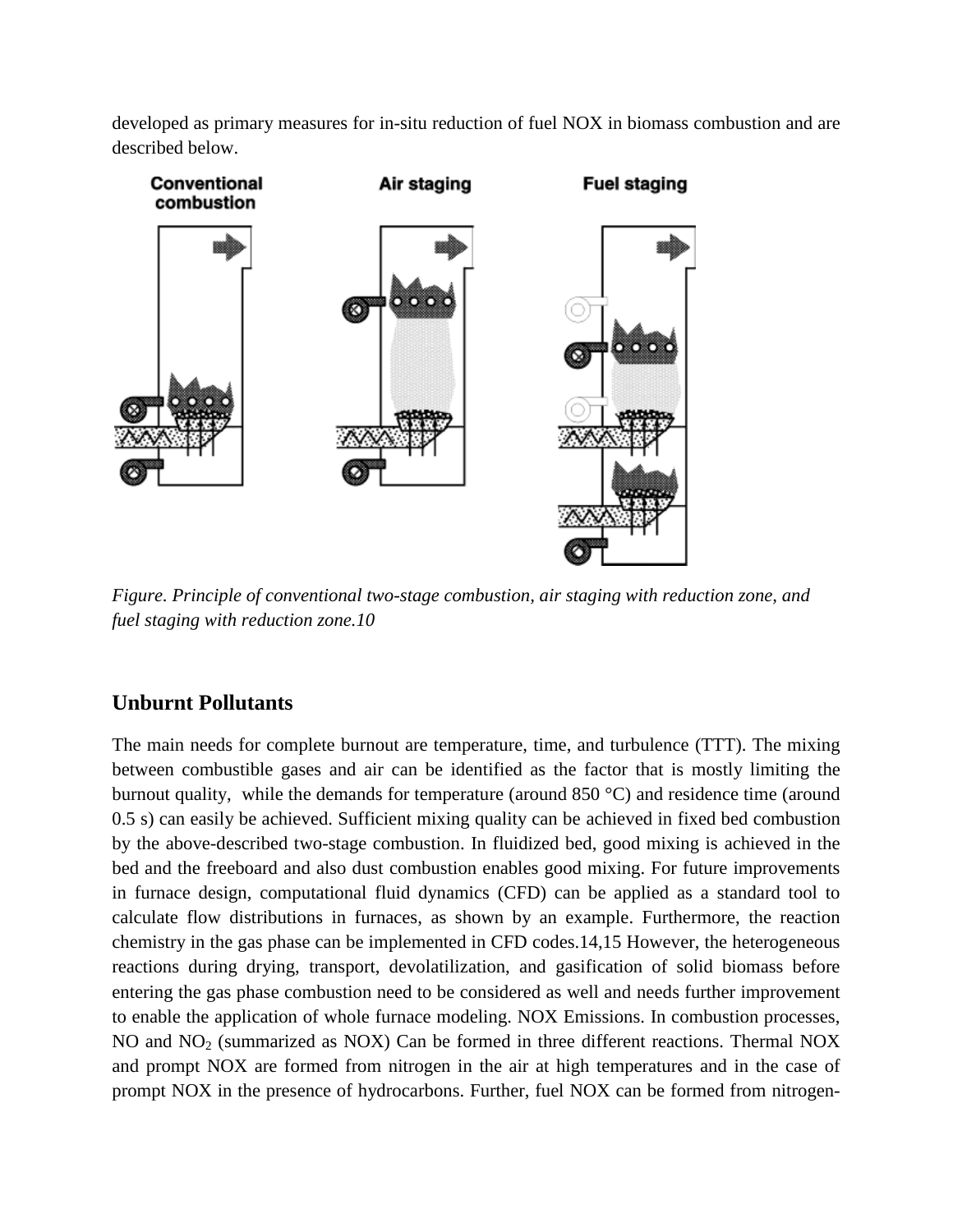containing fuels. For biomass combustion, fuel bound nitrogen is the main source of NOX emissions, while thermal and prompt NOX are not relevant due to relatively low temperatures as has been shown by theoretical and experimental investigations.4,18 Fuel nitrogen is converted to intermediate components such as HCN and NHi with i ) 0, 1, 2, 3. These can be oxidized to NOX if oxygen is available, which is the case in conventional combustion. If no oxygen is present, intermediates can interact in the reduction zone and form N2 in reactions such as NO +  $NH<sub>2</sub>$ ) N<sub>2</sub>+ H<sub>2</sub>O. During the past 10 years, staged combustion technologies have been developed as a primary measure for process internal NOX reduction based on this concept, thus leading to the above described techniques of air staging and fuel staging. Both measures enable a NOX reduction on the order of up to 50% for wood with low and up to 80% for bio fuels with high nitrogen content. However, different specific conditions have to be met accurately to exhaust this reduction potential. In the case of air staging, a primary air excess around 0.7, a temperature in the reduction zone of 1150  $\degree$ C and a residence time of 0.5 s are needed. The relatively high temperature can limit the application in practice due to undesired ash softening and deposit formation. For fuel staging, similar results are achieve at lower temperature, i.e., already at temperatures as low as 850 °C.22 However, the furnace concept and operation is more complex due to the need of two independent fuel feeding systems. Nevertheless, a pilot plant based on this concept has been successfully realized with a combination of understoker furnace and entrained flow reactor. For both types of staged combustion, accurate process control is needed to ensure an operation at the excess air ratio needed in the different zones.

Besides primary measures, secondary measures are available for NOX abatement. The most relevant techniques are selective non-catalytic reduction (SNCR) and selective catalytic reduction (SCR) using the same reaction as mentioned for staged combustion, i.e.,  $NO + NH_2$ )  $N_2$  + H<sub>2</sub>O. However, urea or ammonia is injected as reducing agent and as source of NH<sub>2</sub>. SNCR has to be applied in a narrow temperature window around 820 °C to 940 °C, thus enabling a NOX reduction up to 90%.24 SCR is typically applied in the flue gas in a temperature range around 250° to 450 °C and enables a NOX reduction of more than 95%.24 However, relevant concentrations of undesired side products such as  $HMCO$ ,  $N_2O$ ,  $NH_3$ ,  $HCN$ , and others can be formed in both types of secondary measures under unfavorable conditions. Hence, primary measures are preferable if they can achieve sufficient emission reduction.

### **Particulate Emissions**

Biomass combustion leads to relatively high emissions of particulates, i.e.,well above 50 mg/m3 at 11 vol % O2.4,25 The majority of the particulates are smaller than 10 ím (i.e., particulate matter PM 10) with a high share of submicron particles (PM 1). The composition of submicron and supermicron particles in fluidized bed combustion is distinctive as the fine particles are composed mainly of K, Cl, S, Na, and Ca and the coarse particles of Ca, Si, K, S, Na, Al, P, and Fe.30 In fixed bed combustion, increasing mass concentrations of particulate emissions are typically related to increasing mean diameter.31 Further, a dependency of the particle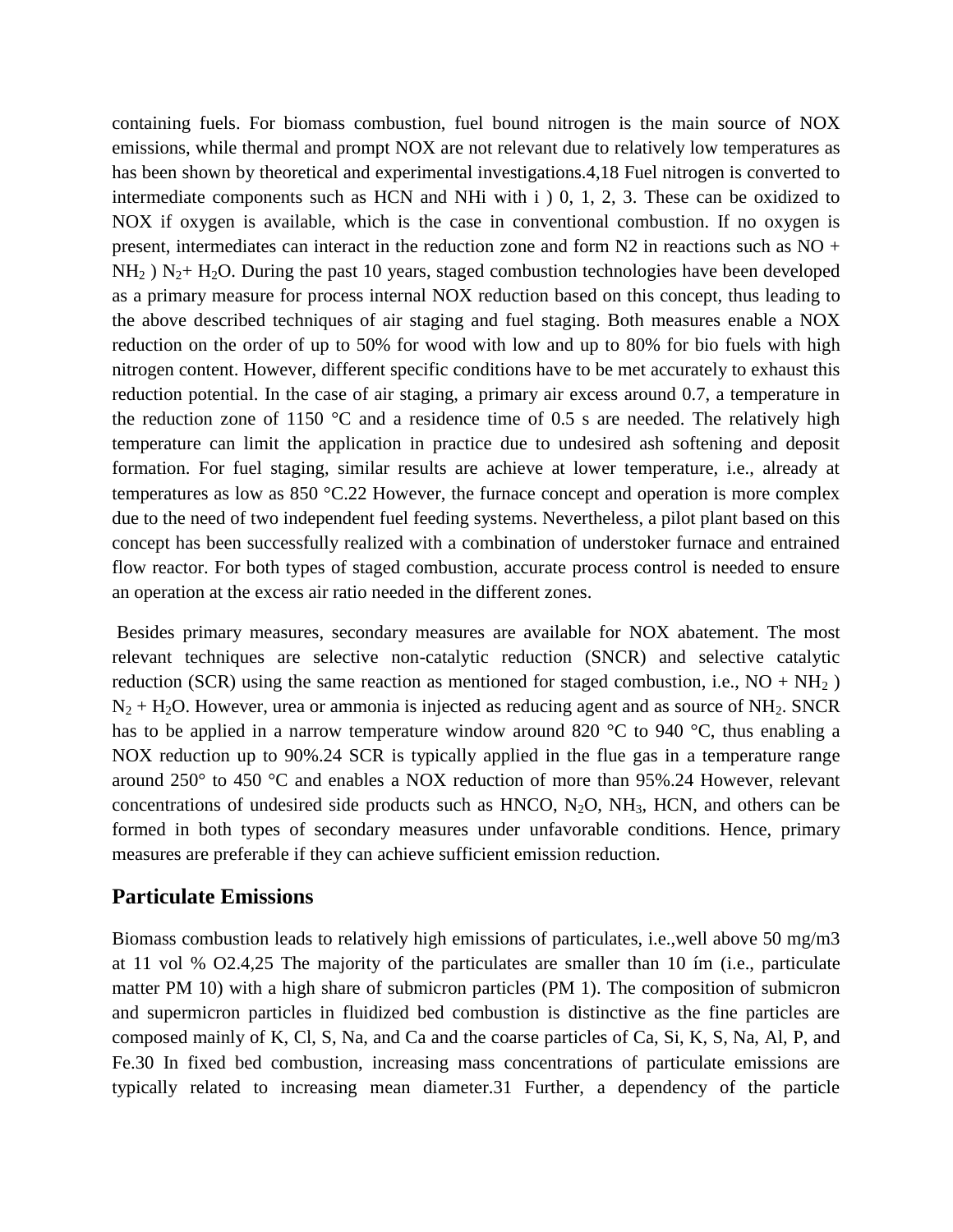composition on size can also be found in fixed bed conditions, as K, S, Cl, and Zn are mainly found in the submicron fraction, while the content of Ca is increasing with increasing particle size.32 If almost complete burnout is achieved by appropriate furnace design, the particulates result almost exclusively from ash components in the fuel with salts such as KCl as main components.33 The main fuel constituents with respect to aerosol formation are typically K, Cl, S, Ca, Na, Si, P, Fe, and Al. Primary measures which can safely meet a high reduction potential, i.e., by at least a factor of 10, of this category of aerosols are not known so far.

### **Combustion Technologies**

Biomass combustion is mainly used for heat production in small and medium scale units such as wood stoves, log wood boilers, pellet burners, automatic wood chip furnaces, and straw-fired furnaces. Distinct heating systems are often in the size range from 0.5 MWth to 5 MWth with some applications up to 50 MWth. Combined heat and power production (CHP) with biomass is applied by steam cycles (Rankine cycle) with steam turbines and steam engines and organic Rankine cycles (ORC) with typical power outputs between 0.5MW and 10 MW.35 Stirling engines (10 kW to 100 kW) and closed gas turbines are in development or demonstration mode. Co-firing in fossil-fired power stations enables the advantages of large size plants (>100 MW), which are not applicable for dedicated biomass combustion due to limited local biomass availability.

The systems can be distinguished by the flow conditions in the furnace, thus describing fixed bed combustion, fluidized bed, and entrained flow or dust combustion. To achieve complete burnout and high efficiencies in small scale combustion, downdraft boilers with inverse flow have been introduced, which apply the two-stage combustion principle described above. An operation of log wood furnaces at very low load should be avoided as it can lead to high emissions of unburnt pollutants. Hence, it is recommended to couple log wood boilers to a heat storage tank. Since wood pellets are well suited for automatic heating at small heat outputs as needed for todays buildings, pellet furnaces are an interesting application with growing propagation. They are applied both as stoves and as boilers. Understoker furnaces are mostly used for wood chips and similar fuel with relatively low ash content while grate furnaces can also be applied for highash and water content.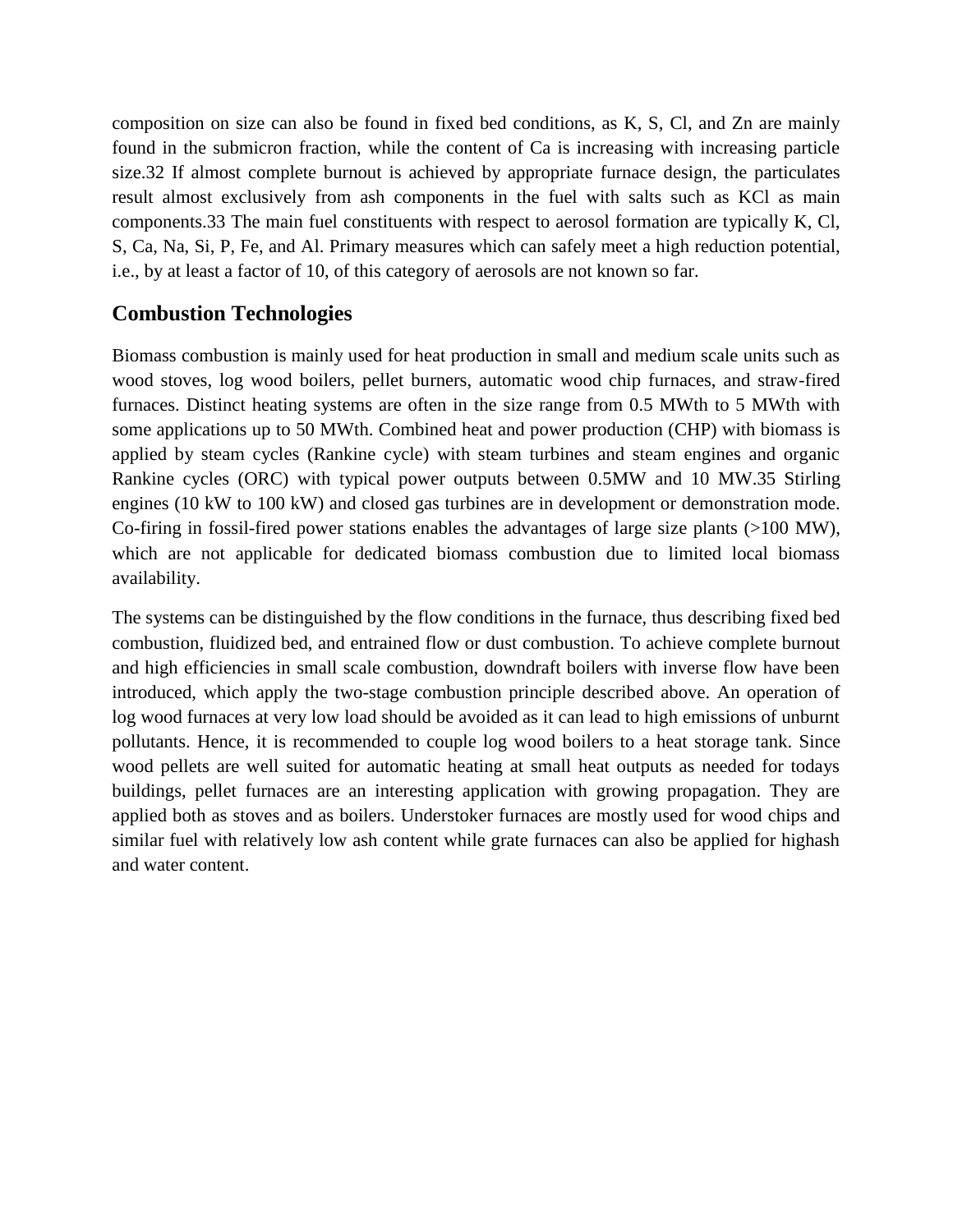

*Figure . Understoker furnace with primary and secondary air, mixing zone, and post combustion chamber. 1 Screw feeder, 2 understoker zone with glow bed, 3 primary air, 4 .secondary air, 5 post combustion chamber, 6 heat exchanger,7 cyclone, 8 ash removal*

Special types of furnaces have been developed for straw that has very low density and is usually stored in bales. Beside conventional grate furnaces operated with whole bales, cigar burners and other specific furnaces are in operation. Stationary or bubbling fluidized bed (SFB) as well as circulating fluidized bed (CFB) boilers are applied for large-scale applications and often used for waste wood or mixtures of wood and industrial wastes, e.g., from the pulp and paper industry. In CFB boilers, nearly homogeneous conditions of temperature and concentrations can be achieved, thus enabling high burnout quality at low excess air. The choice of different bed materials in CFB offers additional opportunities of catalytic effects. Further, the option of heat removal from the bed allows controlling the combustion temperature and hence enables an operation at low excess air without excessive ash sintering. Since similar conditions for nitrogen conversion as by air and fuel staging are attained, relatively low NOX emissions are achieved.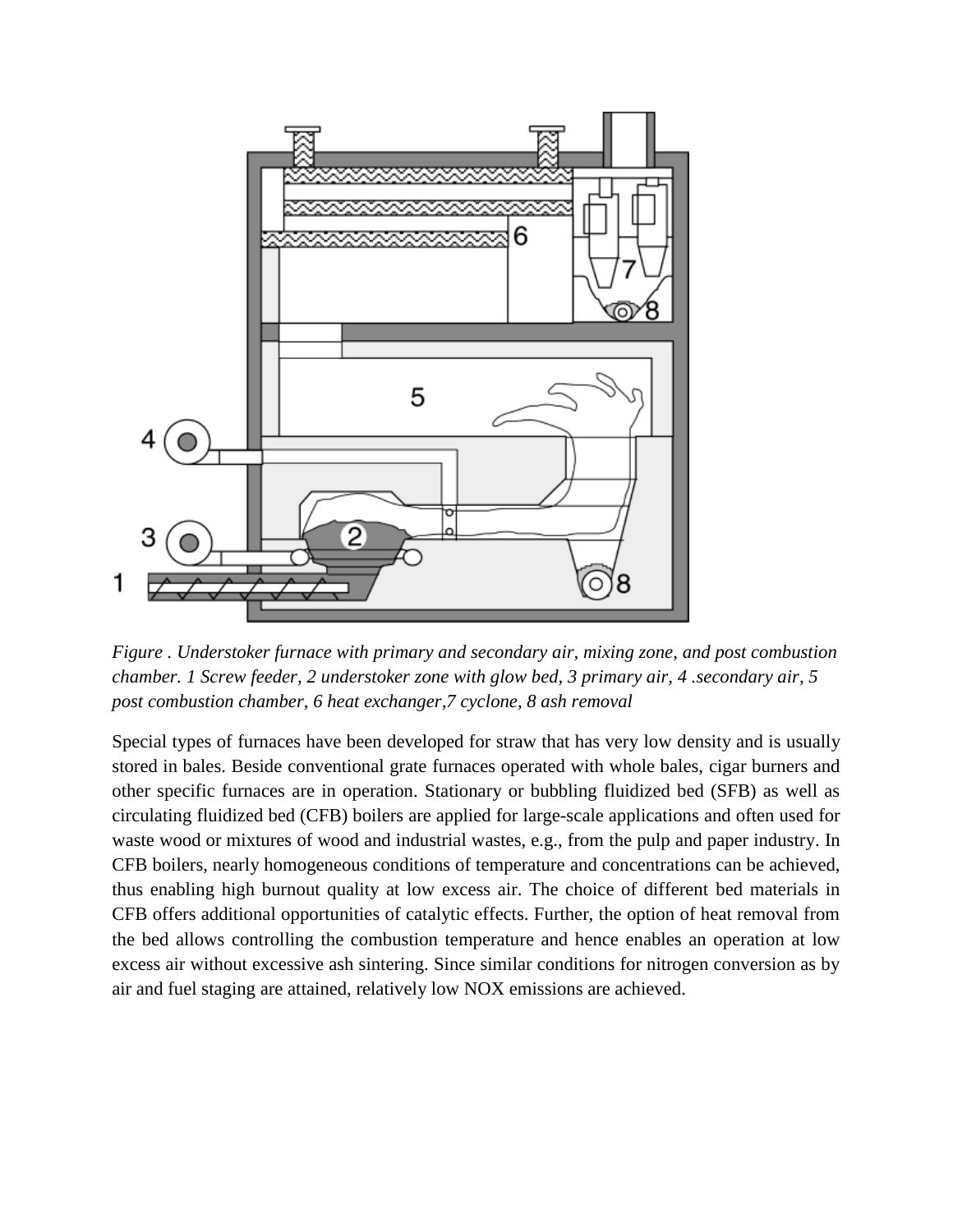# **Co-combustion**

# **Overview on Co-utilization.**

A co-utilization of biomass with other fuels can be advantageous with regard to cost, efficiency, and emissions. Lower specific cost and higher efficiencies of large plants can be utilized for biomass and co-firing can reduce emissions of SOX and NOX. However, attention must be paid to increased deposit formation in the boiler and limitations in ash utilization due to constituents in biomass, especially alkali metals that may disable the use of ash in building materials. Due to undesired changes of ash compositions, the share of biomass is usually limited to approximately 10% of the fuel input. Hence, other opportunities are also of interest and the following three options for co-utilization of biomass with coal are applied:

(a) Co-combustion or direct co-firing: The biomass is directly fed to the boiler furnace (fluidized bed, grate, or pulverized combustion), if needed after physical preprocessing of the biomass such as drying, grinding, or metal removal.

(b) Indirect co-firing: The biomass is gasified and the product gas is fed to a boiler furnace (thus a combination of gasification and combustion).

# **Parallel combustion**:

The biomass is burnt in a separate boiler for steam generation. The steam is used in a power plant together with the main fuel. Co-combustion of biomass leads to a substitution of fossil fuels and to a net reduction of  $CO<sub>2</sub>$  emissions. In many countries co-firing is the most economic technology to achieve the target of  $CO<sub>2</sub>$  reduction and savings of  $CO<sub>2</sub>$  taxes can therefore motivate biomass co-firing.

# **Co-combustion or Direct Co-firing with Coal**

The main application nowadays is direct co-firing in coal-fired power stations. The typical size range is from 50 MW to 700 MW with a few units between 5 and 50 MW. The majority of the plants are equipped with pulverized coal boilers in which co-combustion can be applied in different ways.

a. The biomass can be burnt in separate wood burners in the boiler. Due to the requirements of pulverized combustion, drying, metal separation, and grinding of the biomass is needed as pretreatment. An example is shown in a 635 MW power plant in the Netherlands that burns the majority of the local urban waste wood and demolition wood. Wood replaces 3%-4% of the coal in this plant. Thanks to the scale and the flue gas cleaning, the urban waste wood is used with high efficiency and low environmental impact. At an electric efficiency of the plant of 43%, the net efficiency for wood with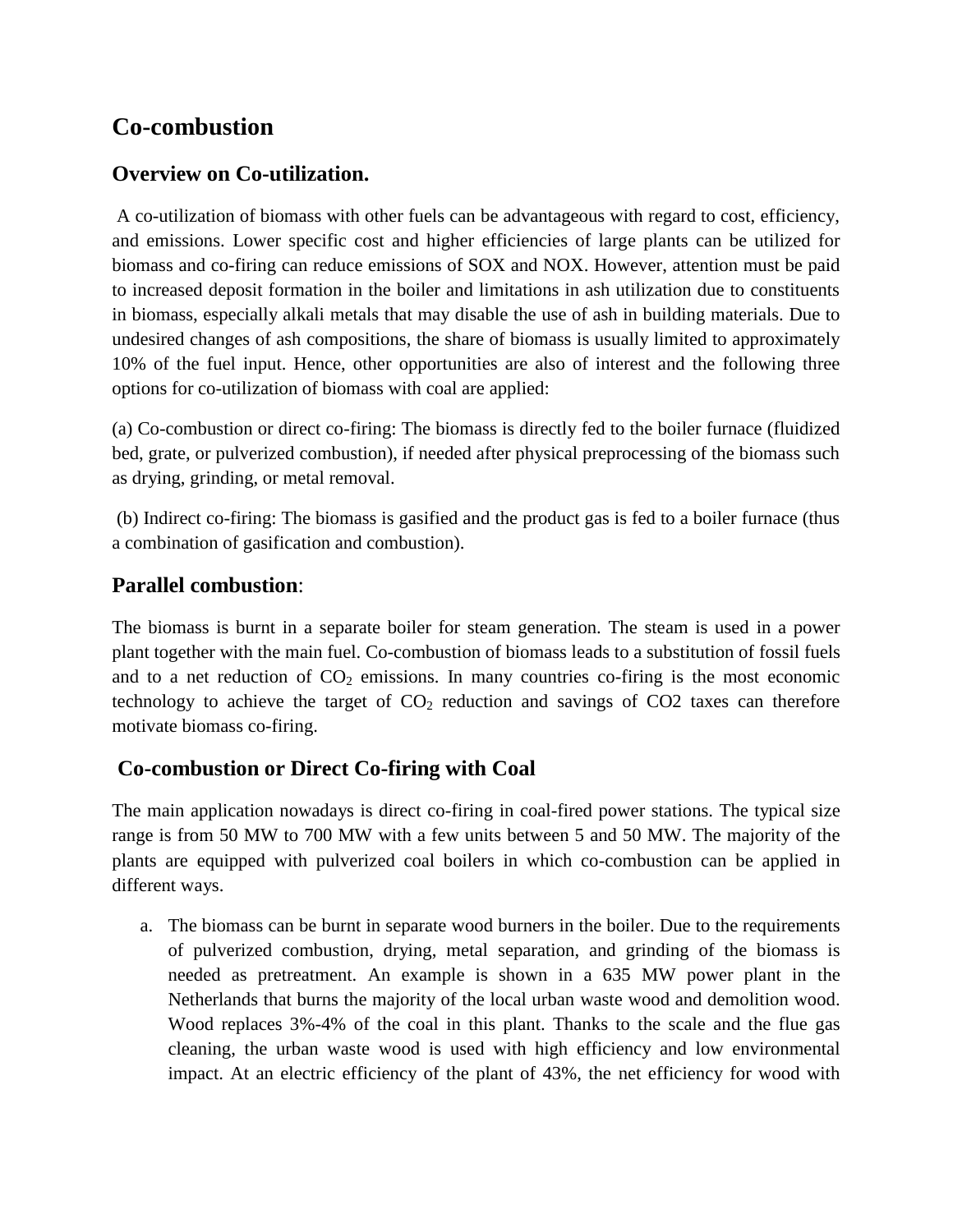regard to fuel pretreatment is estimated at 36%-38%. As comparison: a modern 25 MW wood-based fired plant reaches 30% efficiency.

- b. As an alternative, the biomass can also be burnt on a separate grate at the bottom of a pulverized coal boiler. The advantage is that costly and energy-consuming fuel pretreatment is not needed, since biomass with high water content and large in size can be burnt.
- c. Further applications of co-combustion with coal are related to BFB, CFB, cyclone, and stoker boilers, which accept a much wider range of fuel size, composition, and moisture content than burners in pulverized coal boilers.

# **Effects of Co-combustion on Plant Operation and Emissions**

Co-firing can have several effects on the emissions and the plant operation: positive effects are that SOX and NOX emissions usually decrease due to the lower sulfur and nitrogen content in biomass than in coal. Furthermore, alkali components in biomass ash can have an effect of SOX removal. Since biomass has a high volatile content, it can also be used as reburn fuel for NOX reduction from the coal combustion, which gives a further potential for significant decrease of the NOX emissions. Besides NO and  $NO<sub>2</sub>$ , also  $N<sub>2</sub>O$  can be significantly reduced by co-firing of biomass in coal-fired fluidized bed boilers.

Negative effects of co-firing are additional investment cost for biomass pretreatment and boiler retrofitting, higher operation cost due to increased fouling and corrosion, and a possible decrease of the electric efficiency (if the superheater temperature has to be decreased due to high temperature corrosion). Besides potential poisoning of SCR catalyst also the efficiency of electrostatic precipitators may be reduced. Furthermore, the utilization of the ash and the residues from the flue gas cleaning system (especially the De-SOX installation) has to be considered when co-firing biomass. The ash quality can be negatively influenced mainly by alkali metals and chlorine contained in biomass. Furthermore, also the content of unburnt carbon can increase. Usually a biomass input in the range of 5% to 10% according to the energy input is acceptable without major influence on the residues.

# **Other Applications of Co-combustion**

Co-firing of biomass can also be applied in cement kilns, which is of special interest for contaminated waste wood. Additionally, biomass fuels can be co-fired in municipal solid waste (MSW) incinerators. This can be advantageous with respect to logistics and efficiency, since biomass can easily be stored while municipal waste needs to be burnt immediately. Further, the combination of biomass with oil or natural gas also offers specific advantages. Especially the topping with natural gas enables a significant increase of the plant efficiency, since steam from a biomass boiler can be superheated to higher temperatures with natural gas.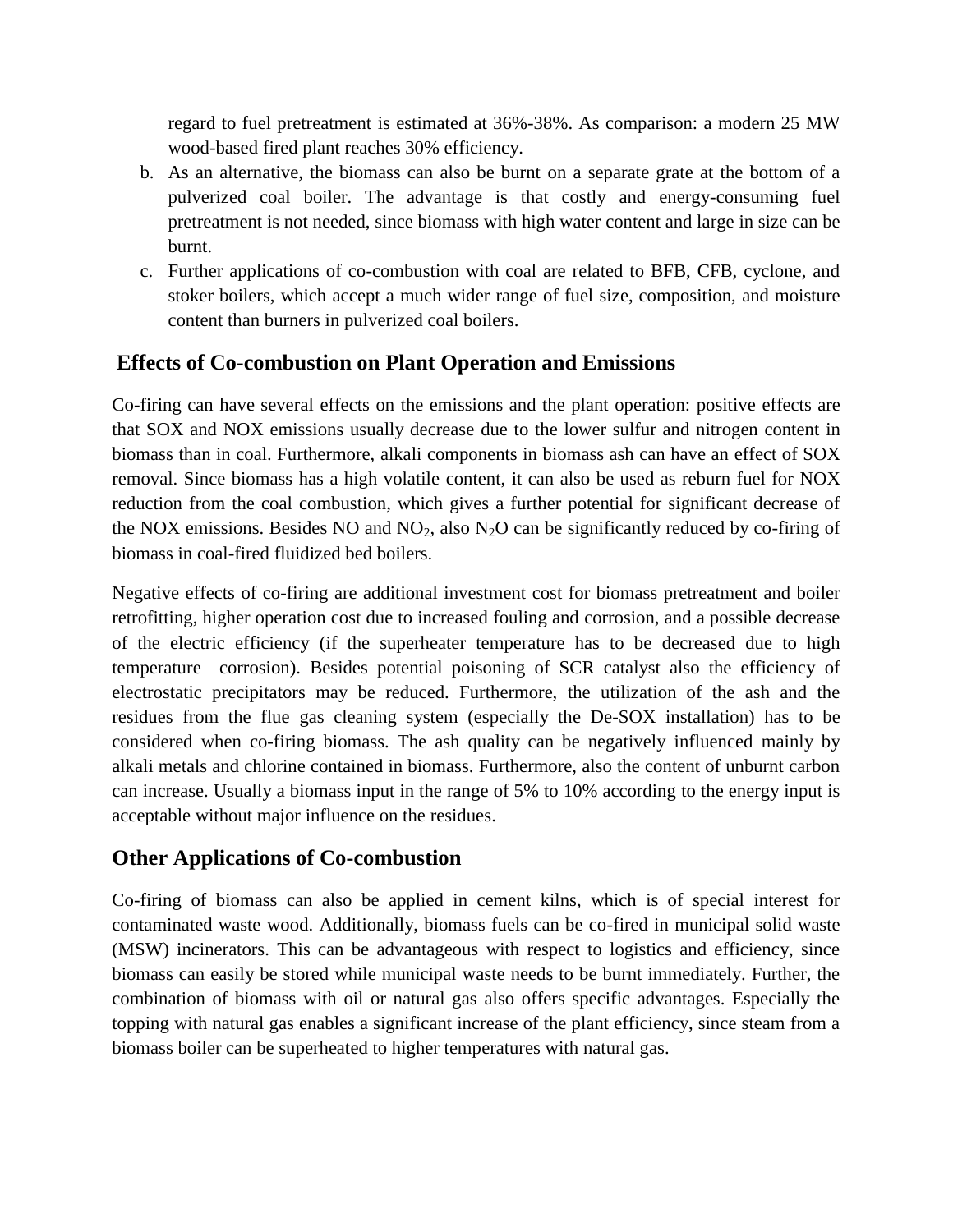### **Indirect Co-firing and Parallel Combustion**

Parallel combustion enables a complete separation of the ashes and flue gases from different fuels such as biomass and coal. Hence, no disadvantages or limitations result from undesired alkali metals or contaminants in the ash. Further, the flue gas cleaning equipment can be optimized for each fuel. Indirect co-firing of producer gas from biomass gasification also enables the separation of the ashes to a certain extent, while the flue gases cannot be separated. In comparison to parallel combustion, investment cost can be reduced because only one boiler and flue gas cleaning are needed.

![](_page_8_Figure_2.jpeg)